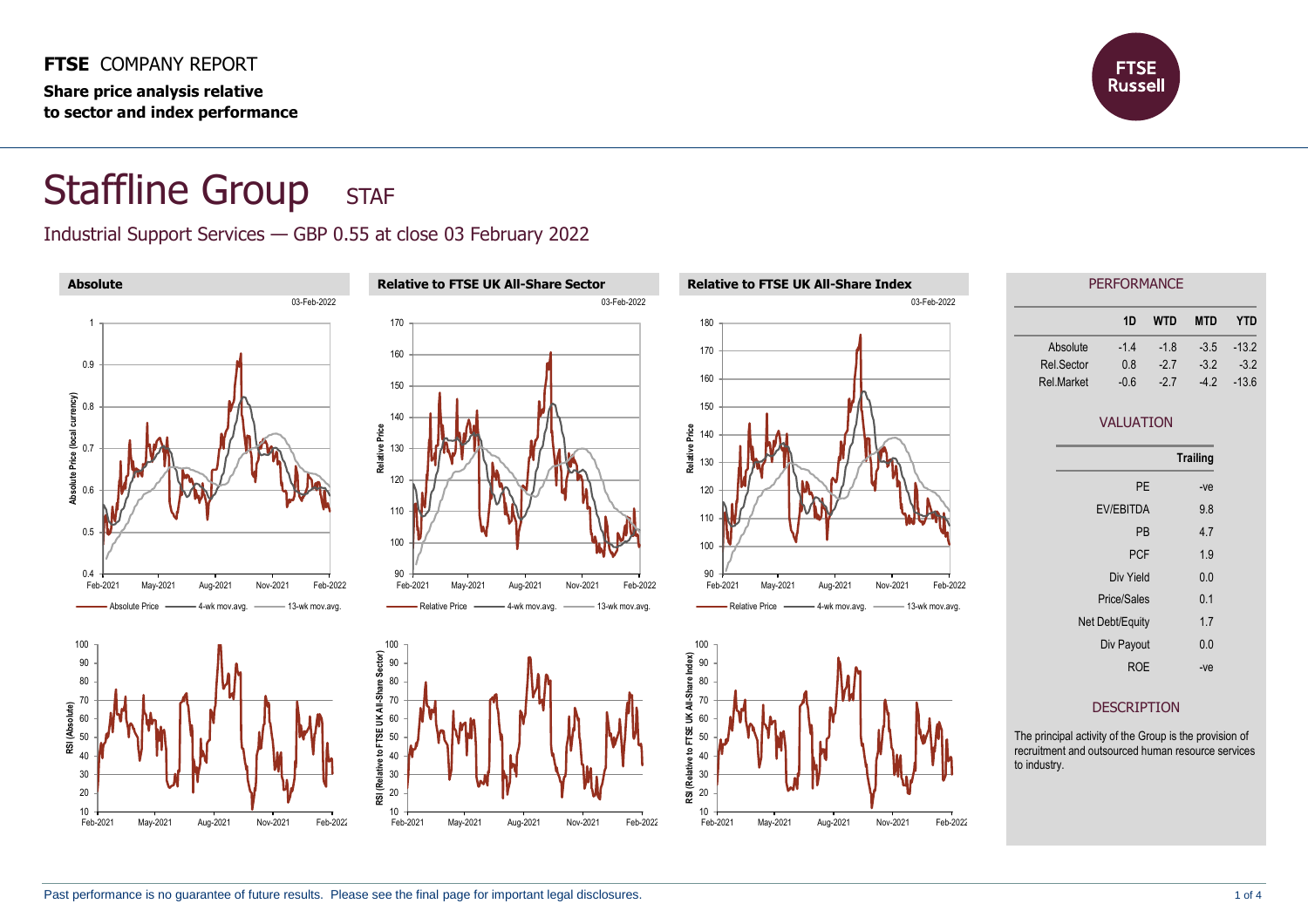### **Valuation Metrics**

#### **Price to Earnings (PE) EV to EBITDA Price to Book (PB)** 31-Dec-2021 30 25 +1SD 20 Avg 15 10 -1SD 5 <sup>0</sup> **‖ ‖** Jan-2017 Jan-2018 Jan-2019 Jan-2020 Jan-2021 Network International Holdings 120.0 120.0 Essentra ÷ Robert Walters 103.1 a. Euromoney Institutional Investor



<sup>0</sup> **‖ ‖**

Jan-2017 Jan-2018 Jan-2019 Jan-2020 Jan-2021

-22.3

De La Rue SIG Costain Group **Capita** Staffline Group Industrial Support Services Experian **Electrocomponents** Diploma MITIE Group Hays

-7.5 -3.1

1.6 1.9 16.3 29.5 30.2  $36.2$  $37.5$ 

and a ٠

5

10

15

20





Jan-2017 Jan-2018 Jan-2019 Jan-2020 Jan-2021

 $1.2$ 

 $2.2$  $2.4$ 2.5

0.0 0.0 0.0 0.0 0.0 0.0





### **Price to Cash Flow (PCF) Dividend Yield % Price to Sales (PS)**

+1SD

31-Dec-2021

Avg

 $3.7$  3.9





-40 -20 0 20 40 60 80 100 0 0.5 1 1.5 2 2.5 3 3.5 4 4.5

0

5 10 15

20 25

-1SD

80.0

+1SD

31-Dec-2021

Avg

Note: bar chart reflects the top and bottom five current values for the valuation ratio in question for FTSE All Shares stocks in the same sector as the stock concerned. All valuation metrics are trailing.

Capita Costain Group Network International Holdings RPS Group SIG Staffline Group Industrial Support Services Speedy Hire PayPoint DCC FDM Group Holdings DWF Group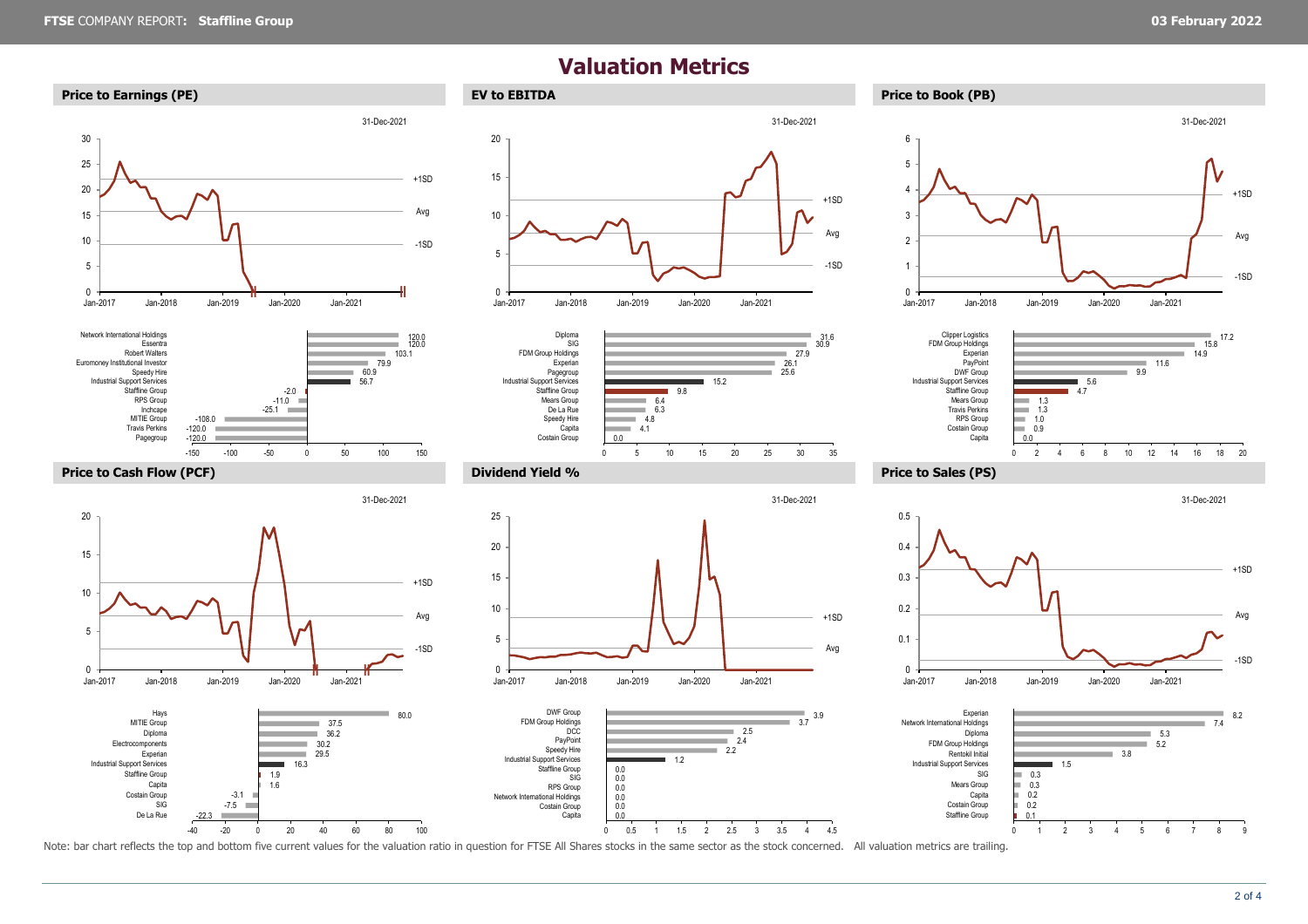### **Valuation Metrics**



Note: bar chart reflects the top and bottom five current values for the valuation ratio in question for FTSE All Shares stocks in the same sector as the stock concerned. All valuation metrics are trailing.

ROE